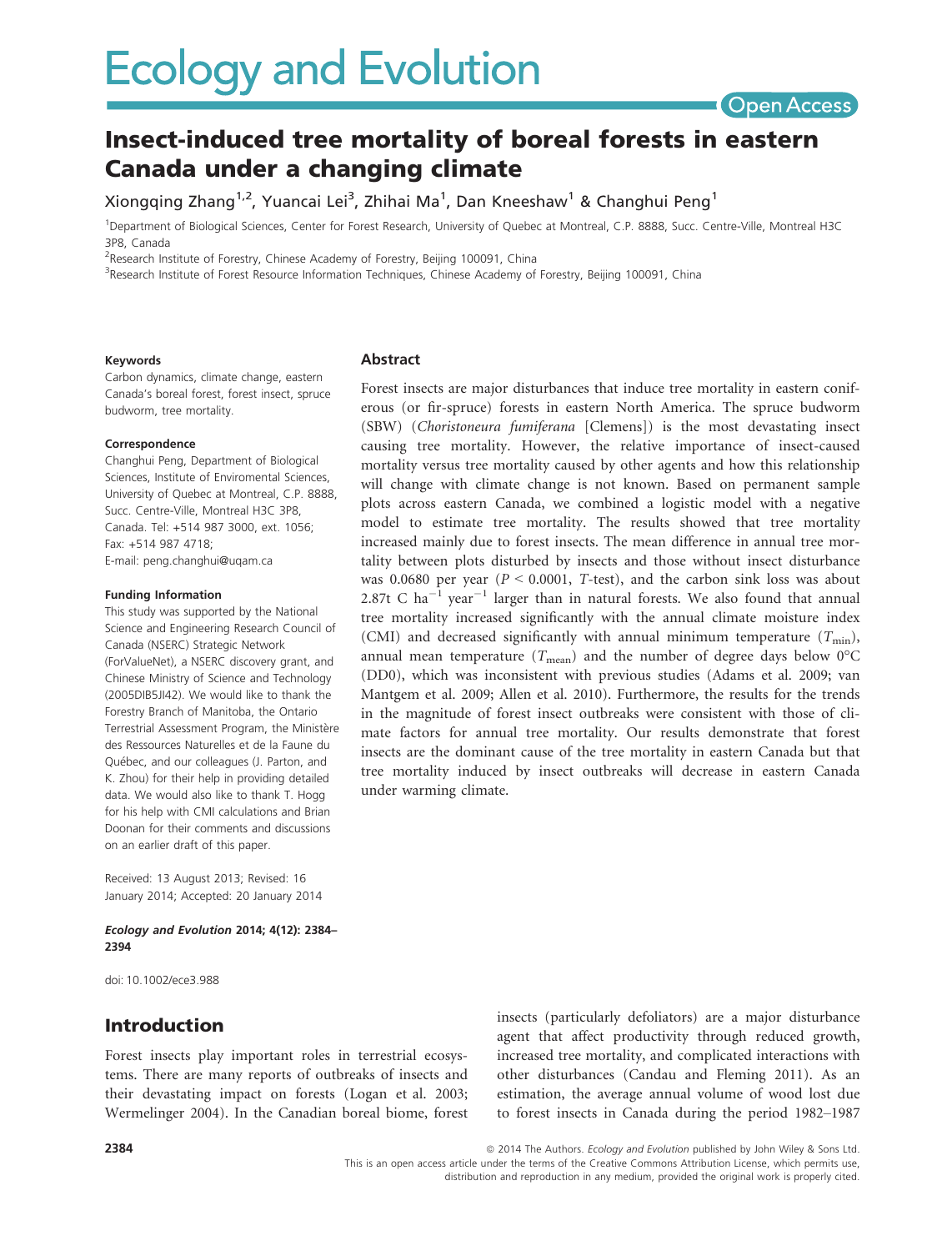was about 1.4 times the losses from forest fire and 0.22 times the annual loss to logging (Hall and Moody 1994). Forest insect outbreaks have an adverse effect on the balance of carbon sequestered by forests (Volney and Fleming 2000). Landscape-scale tree mortality from insect herbivores also releases carbon to the atmosphere, which can exacerbate climate change (Kurz et al. 2008).

Tree defoliation is the major insect disturbance of boreal forests in eastern Canada, especially due to the spruce budworm (SBW), which is one of the most destructive native insects in the northern spruce and fir forests of eastern North America (Kneeshaw et al. 2011). The possibility of increasing tree mortality due to insect outbreaks in boreal forests is a particular concern because boreal forests are recognized as an important "tipping element" of the Earth's climate system (Lenton et al. 2008). Recent studies indicate that threats to the forest carbon sink as a result of tree mortality caused by forest insects in North America have unexpectedly increased in the past decade. Kurz et al. (2008) found that the cumulative impact of the mountain pine beetle outbreak for the period 2000– 2020 will be 270 megatonnes (Mt) of carbon as the forest will be converted from a small net carbon sink to a large net carbon source both during and immediately after the outbreak. Dymond et al. (2010) reported that the ecosystem carbon stock during modeled SBW outbreaks was reduced on average by 2 Tg C year<sup>-1</sup> for the entire simulated area.

It is also possible to investigate climate influences across large geographic areas. Some authors have suggested that insect outbreaks will increase in frequency and severity as climate changes (Fleming et al. 2002). Range shifts are also predicted with outbreaks occurring beyond traditional limits as climate becomes more hospitable (Régnière et al. 2012). These range shifts can expose secondary hosts to outbreak herbivory which may be exacerbated by the outbreaking insects displacing more quickly than controlling parasitoids (Stireman et al. 2005). Tree hosts are also affected by climate and may be more vulnerable to insect attack if it stressed by non-optimal climatic conditions (Mattson and Haack 1987).

Although there are a number of studies on tree mortality induced by SBW and other insects, these are mostly restricted to one tree species, one insect species, or one political jurisdiction (province or state) (Batzer 1973; MacLean and Piene 1995; Simard and Payette 2001; Bouchard and Pothier 2010). However, to our knowledge, no comparable studies of chronic long-term changes in mortality rates induced by forest insects have been conducted in natural (unmanaged) boreal forests using long-term forest permanent sampling plots (PSPs). The objective of the study was to investigate the relationship between forest insects and tree mortality, as well as to consider the effect of other variables, such as stand characteristics, location variables, and climate variables. We also evaluated the effects of climate variables on forest insects in order to understand the potential impact of climate change on insect-caused tree mortality. The work in the study was logistically conducted in four steps: Firstly, we modeled tree mortality as a function of insect disturbance; secondly, we modeled tree mortality as a function of climatic variables; thirdly, we modeled insect disturbance as a function of climatic variables; lastly, we modeled the relationship of insect disturbance with climate to tree mortality by other variables (province, dominant tree species, diameter class, stand age, elevation, and latitude).

### Data and Methods

#### Forest permanent sample plot data

Forest permanent sample plots (PSPs) from eastern Canada's boreal forest regions were strictly selected based on the following criteria: (1) All plots were in natural forest stands, which we defined as stands that developed naturally rather than after forest management, such as thinning, harvesting, or other silvicultural treatments. (2) To avoid changes in tree mortality caused by other disturbance, only plots with no evidence of fire, flooding, storms, or disturbances other than caused by insects were chosen. (3) All plots were measured at least three times. (4) Complete tree mortality records were required in the study. In addition, the tree diameter measurements in all plots were conducted after tree height reached 1.3 m during the first census. (5) Individual trees must have been clearly tagged and repeatedly measured. (6) To reduce random variation in plot-level demographic data, only plots with a large number of live trees (≥50, which is based on our calculation of averaged tree number over minimum sample plots [plot size =  $0.04$  ha]) at their initial census were used. (7) To obtain climatic data for each plot, the spatial location of all plots was required. These selection criteria are critical as the plots managed by provincial forest inventories and permanent sample plots were originally established for diverse purposes, such as to investigate forest growth and yield, describe different stages of forest development, document the dynamics of certain forest types, or explore forest dynamics along environmental gradients.

For this study, we selected and thoroughly reviewed data from PSPs in Ontario (Hayden 1995) and Quebec (Duchesne and Ouimet 2008). We did not use PSPs data from New Brunswick because most plots in this province are not considered to be part of the boreal forest type. Although there were many boreal PSPs in each province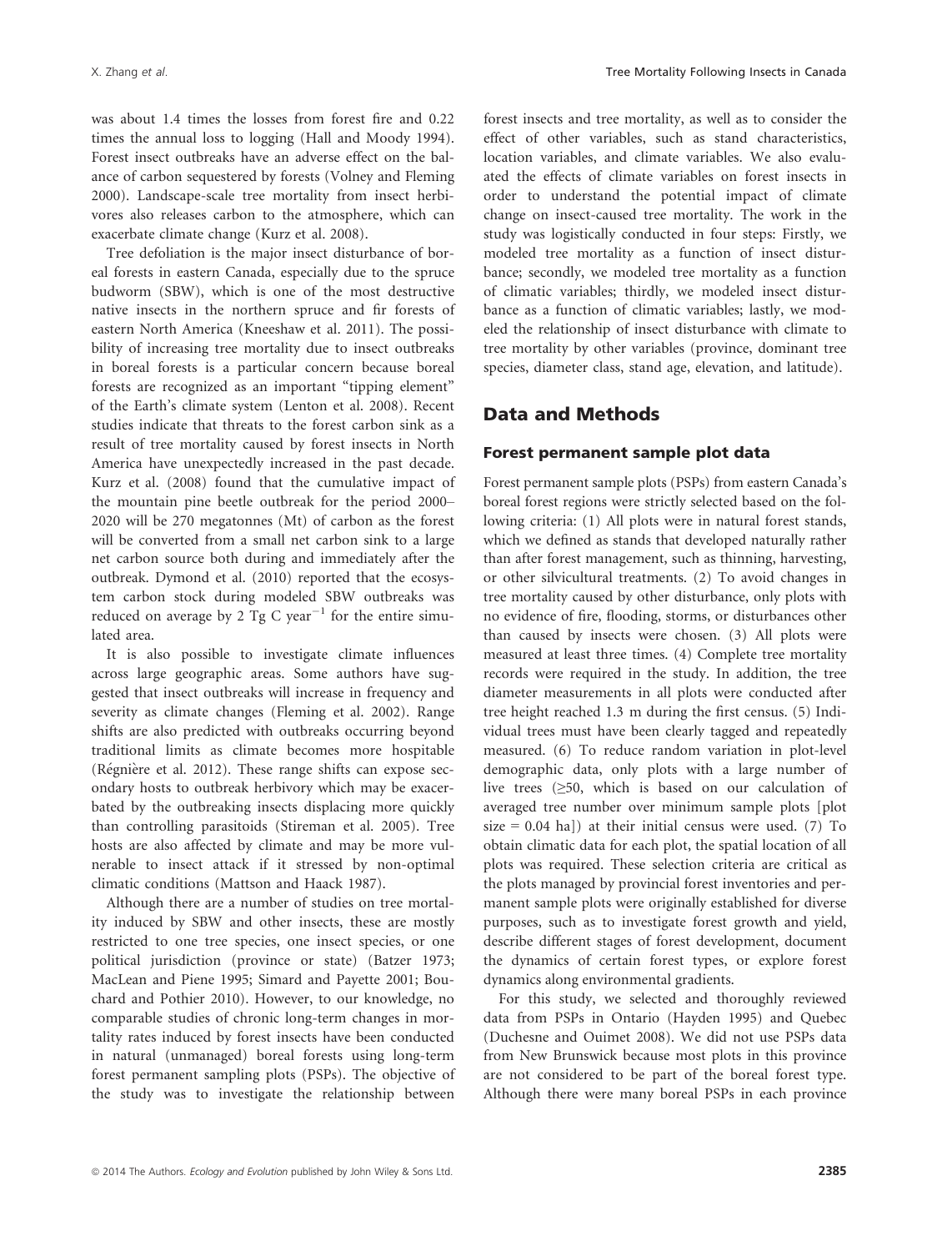(more than 4000 plots for Ontario and about 12,000 plots for Quebec), most of the plots did not meet our criteria. In the end, 1701 plots met our criteria, of which 226 plots are disturbed by forest insects. Table S1 summarizes the key characteristics of the 226 plots, and their locations are shown in Fig. 1. In this dataset, the forest was mostly disturbed by the SBW, which is consistent with Fleming (2000) who noted that the SBW is the most important insect disturbance in Canada's boreal forest, especially for eastern Canada, and that mortality caused by other insects is trivial. For our analyses, forest insect outbreaks were treated as a dummy variable (0: undisturbed by forest insect; 1: disturbed by forest insect).

#### Climate data and climatic variables

To obtain the climatic variables associated with the individual plots, the daily 10-km raster gridded climate dataset for Canada from 1961 to 2003 (Daily 10 km Gridded Climate Dataset: 1961–2003) was used, which contains data with daily maximum temperature ( ${}^{\circ}C$ ;  $T_{\text{max}}$ ), minimum temperature ( ${}^{\circ}C$ ;  $T_{\text{min}}$ ), and precipitation (mm; PRE) for the Canadian landmass south of 60°N. The  $10 \times 10$  km grids were interpolated from daily Environment Canada climate station observations using a thin-plate-smoothing spline-surface-fitting method implemented by the ANU-SPLIN V4.3 software (Hutchinson 2004). The annual climate moisture index (CMI) (Hogg 1997) was used to indicate the annual climatic water deficit. Positive CMI values indicate relatively moist conditions, and negative CMI values indicate relatively dry conditions. The annual mean temperature ( ${}^{\circ}C$ ;  $T_{\text{mean}}$ ) and annual precipitation were also calculated. To explore the effect of low temperature and growing season on annual tree mortality and forest insects, the number of degree days below 0°C (DD0) was calculated. To model changes in tree mortality and magnitude of forest insect outbreaks as a function of climatic variables, the mean values of the annual climatic variables across all years within each census interval for a given plot were taken.

#### Statistical models

### Relationship between tree mortality and forest insect disturbance, climatic variables and other variables

We used the same statistical models of van Mantgem et al. (2009) and Peng et al. (2011), which were simple, appropriate to the data, and capable of detecting mortality rates. To estimate changes in mortality rates, we modeled the rate as a logistic function  $exp(\beta_0 + \beta_1 x_i + \gamma_i)$  $(1 + \exp(\beta_0 + \beta_1 x_i + \gamma_i))$ , where *i* represents plot number, x represents the independent variables, such as disturbance or not by forest insects, climate variables, stand characteristics, and location variables for plot *i*,  $\beta_0$  and  $\beta_1$ are regression parameters, and  $\gamma_i$  is a random effect parameter among the multiple plots. We applied a statistical model to our data where  $n_i$  was the number of trees alive for the *i*th plot, and  $m_i$  represents the corresponding mortality rate:

 $m_i|\gamma_i \sim$  negative binomial with mean  $n_i p_i$  and variance

$$
n_i p_i \left( \frac{n_i p_i + \alpha^{-1}}{\alpha^{-1}} \right) \tag{1}
$$



Figure 1. Location of plots disturbed by forest insects in Ontario (ON) and Quebec (QC). Plots with >75% trees disturbed by insects are in red, and <75% trees are in green.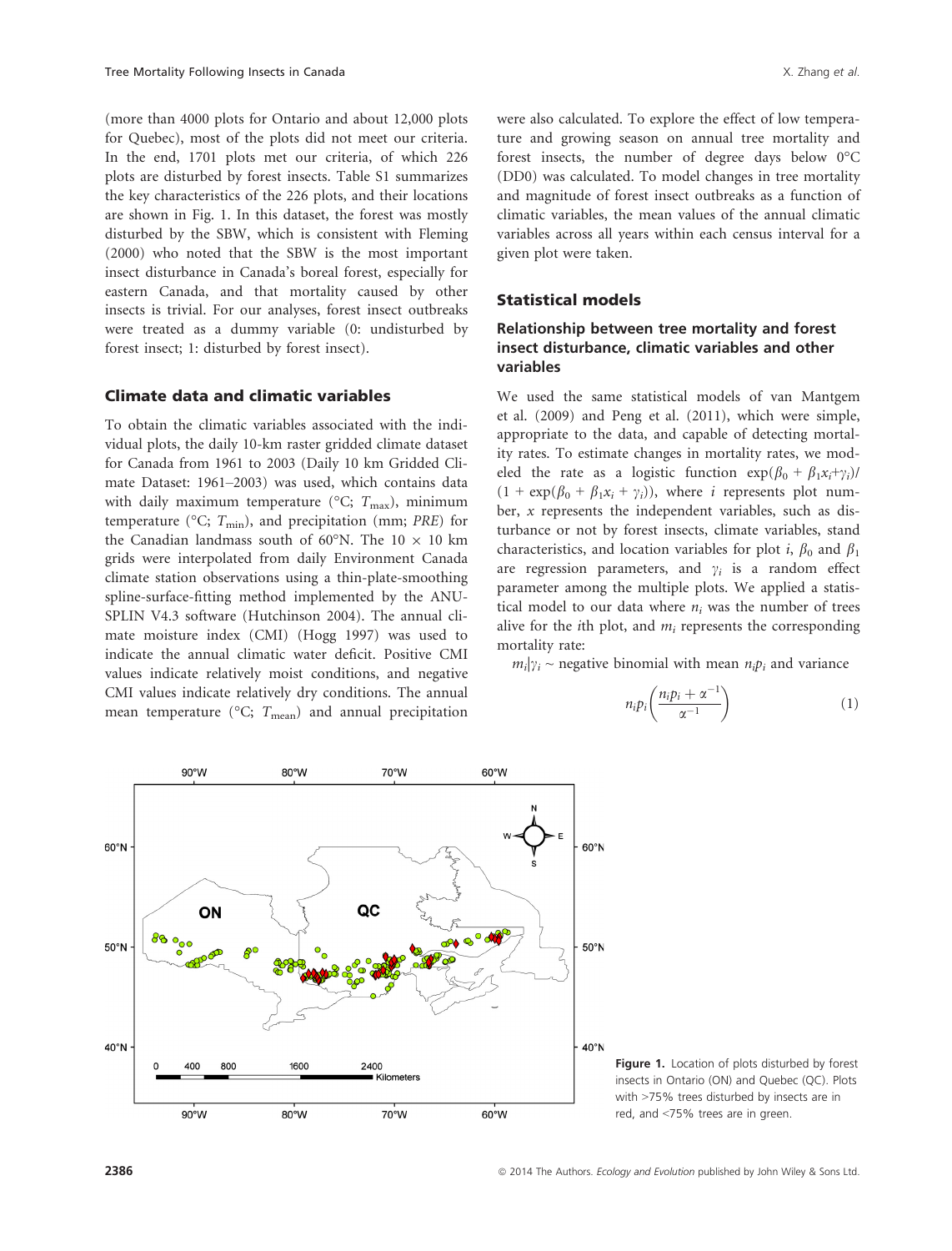$$
p_i = 1 - (1 + \exp(\beta_0 + \beta_1 x_i + \gamma_i))^{-t} \quad \gamma_i \sim N(0, \sigma_\gamma^2)
$$
 (2)

where  $p_i$  represents the probability of mortality over the census interval t. The random intercept parameter  $\gamma_i$ follows a normal distribution. The negative binomial distribution is an extension of the Poisson distribution with  $\alpha > 0$  representing overdispersion (Liu and Cela 2008).

#### Relationship between forest insect disturbance and climatic variables and other variables

Two levels of forest insect disturbance are defined based on the percentage of disturbed trees by forest insects: 0 (less than 75% of the trees in a plot are disturbed by forest insects); 1: (more than 75% of the trees in a plot are disturbed by the forest insect) (Blais 1981; Bergeron and Leduc 1998). Because forest insect disturbance data in this study are a binary variable, we modeled annual forest insect magnitude with the logistic model.

$$
p_i = 1 - (1 + \exp(\beta_0 + \beta_1 x_i))^{-t}
$$
 (3)

where  $p_i$  represents the annual forest insect magnitude over the census interval. Because we found there was a random effect of multiple plots on forest insect disturbance, we used a nonlinear logistic model to analyze the effect of forest insect disturbances.

We used maximum likelihood to estimate model parameters producing the most likely tree mortality and forest insect disturbance, when compounded based on the length of the census intervals, and which best corresponded to the rates observed in the data. We also used a T-test to compare the effects of dominant species and diameter classes on tree mortality and forest insect disturbance.

#### Estimation of carbon loss to insects

We used aboveground stand biomass measured in ton carbon  $ha^{-1}$  as a proxy because it can be converted to a measure of carbon stored in tree biomass (Fahey et al. 2010). Although aboveground biomass is just one of several carbon pools in forest ecosystems, it can represent a significant proportion of forest carbon. We calculated the carbon stock through aboveground biomass multiplying by a carbon conversion factor of 0.5. Based on stand arithmetic mean diameter of each plot, we first calculated the average plot-level biomass by summing the dry biomass components of its wood, bark, foliage, and branches according to published Canadian national equations (Lambert et al. 2005). We then calculated the average carbon stock per ha.

### Modeling tree mortality as a function of insect disturbance

Based on equation (2), we found that tree mortality rates increased with the occurrence of forest insect disturbances (Table 1). In the Canadian boreal biome, forest insects (particularly insect-caused defoliation) constitute a major disturbance that increases tree mortality (Candau and Fleming 2011). Sustained defoliation can result in tree deformations, reduced growth, top kill, and tree mortality. The mean difference in annual tree mortality between plots disturbed by insects and not disturbed by insects was 0.0680 (*T*-test,  $P < 0.0001$ ), and the carbon stock loss was about 2.87t C  $ha^{-1}$  year<sup>-1</sup> larger than in natural forests.

### Modeling tree mortality as a function of climatic variables

Annual tree mortality increased with Annual CMI and decreased with mean annual  $T_{\text{min}}$ , annual  $T_{\text{mean}}$  and DD0 (Table 2), which was inconsistent with previous studies (Adams et al. 2009; van Mantgem et al. 2009; Allen et al. 2010). This could be explained by the fact that unlike western Canada, tree mortality in the eastern Canadian boreal forest was not caused by climate warming and drought. In these forests, disturbance by forest insects was the main factor resulting in tree mortality.

Table 1. Fixed effects in the generalized nonlinear mixed models describing annual tree mortality as a function of forest insect disturbance (0: noinsect; 1: insect) and  $N$  is the number of plots.

| Variable                |        |           |      |
|-------------------------|--------|-----------|------|
| Insect disturbed or not | 1.3861 | $<$ 0.001 | 1701 |

Table 2. Annual tree mortality and forest insect disturbance by climate variables. Annual CMI: annual climate moisture index, Annual mean  $T_{\text{min}}$ , annual mean minimum temperature; Annual  $T_{\text{mean}}$ , annual mean temperature; DD0: degree days below 0°C.

|                              | Tree mortality |          | Forest insect<br>disturbance |        |
|------------------------------|----------------|----------|------------------------------|--------|
| Variables                    | ß              |          | В                            |        |
| Annual CMI                   | 0.0071         | 0.0175   | 0.0293                       | 0.0010 |
| Annual mean $T_{\text{min}}$ | $-0.2293$      | < 0.0001 | $-0.4891$                    | 0.0045 |
| Annual $T_{\text{mean}}$     | $-0.2022$      | 0.0014   | $-0.4665$                    | 0.0066 |
| D <sub>D</sub> <sub>0</sub>  | $-0.0012$      | 0.0136   | $-0.0028$                    | 0.0003 |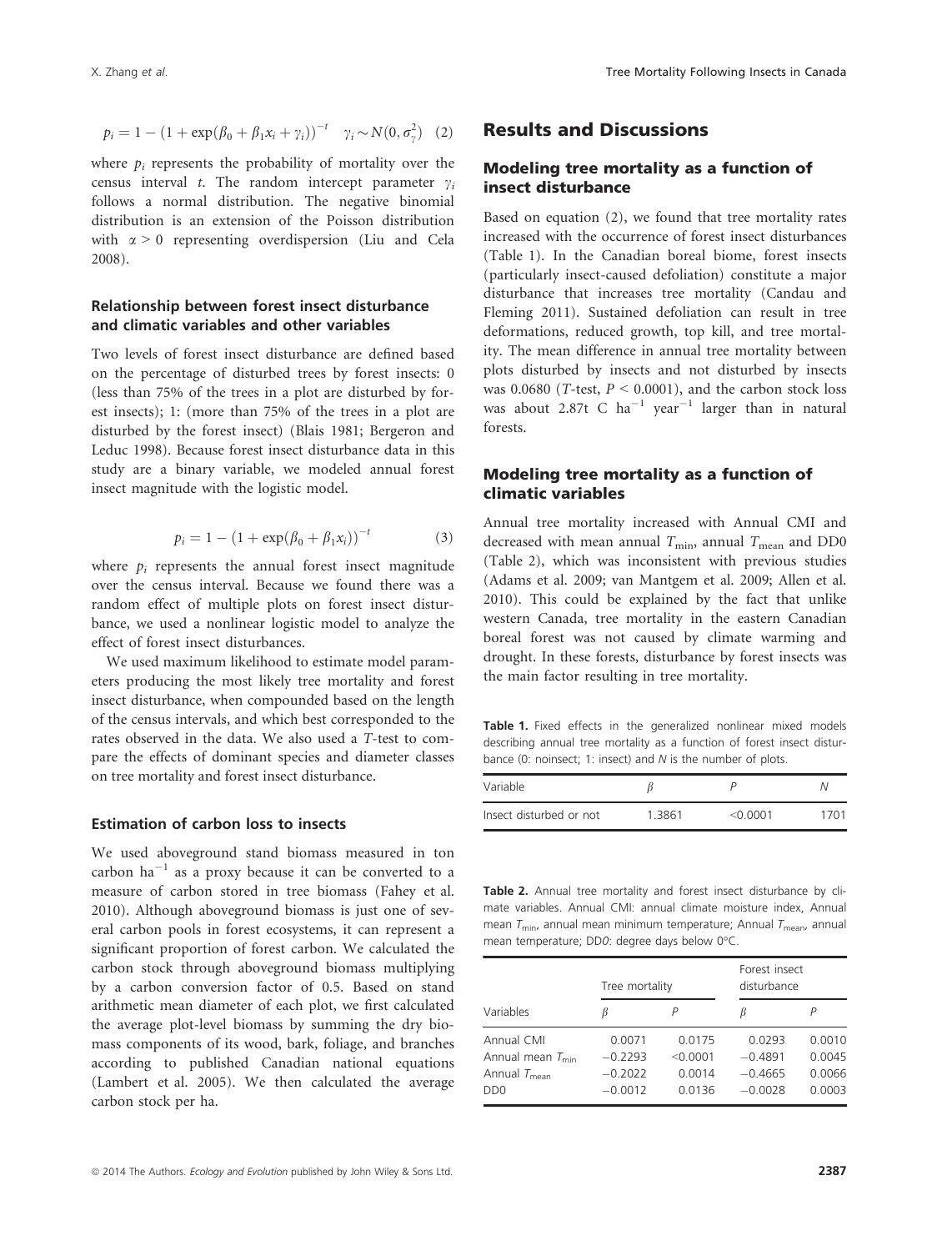Forest insect disturbance was positively related to annual CMI and negatively to annual mean  $T_{\text{min}}$ , annual  $T_{\text{mean}}$ , and DD0 (Table 2). This could explain the contradiction of our results with those from other studies (van Mantgem et al. 2009; Allen et al. 2010). In addition, there was a positive relationship between the trends in both tree mortality and forest insect disturbance and climate variables (Figs. 2, 3).

Drought creates stress in trees and lowers their defenses, making them less resistant to defoliating insect attacks (the plant-stress hypothesis) (Mattson and Haack

1987; Croise and Lieutier 1993; Rouault et al. 2006), as well as to attacks by bark-beetles (Caldeira et al. 2002). Early studies of the SBW also suggested an association between the beginning of an outbreak and a series of preceding dry summers (Ives 1974; Lucuik 1984). In contrast, in this study, tree mortality increased with high humidity (high CMI). Both Royama (1984) and Martinat (1987), however, questioned the relationship between SBW outbreaks and drought noting flaws in the methods of the earlier studies. Morris and Fulton (1970), however, showed that high humidity was critical for successful emergence from the egg. Holling (1988) suggested that the drought moisture relationship was complex due to the differences between host and parasite responses to



Figure 3. Forest insect disturbance trends with climate variables.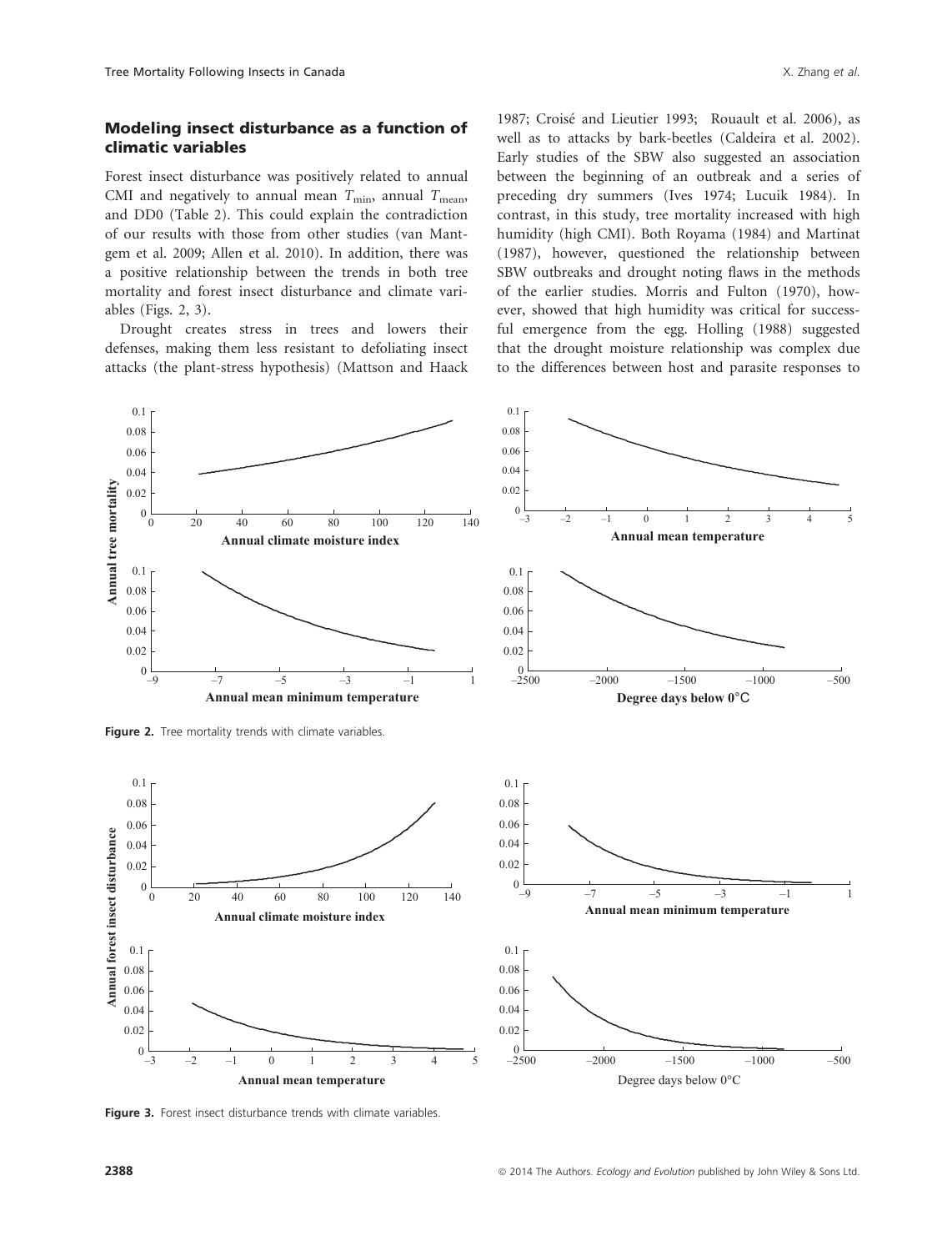this variable. Our results highlighted that moisture may be a key variable but not in the traditionally expected sense.

In terms of temperature, Gray (2008) suggested that higher mean temperatures may be of greater benefit to the natural enemy complex than to the SBW by increasing the development rate, fecundity and search rate of multiple parasitoid species. However, Stireman et al. (2005) suggested that parasitoids may be disadvantaged by slower dispersal during range expansion. Regniere et al. (2012) explained that temperature limits the northern range of the insect when summers are too short for the insect to complete its life cycle but that the southern range limit is determined by warm falls that cause energy reserve exhaustion. Thus, although warmer spring and early summer temperatures can enhance larval development and feeding, warmer temperatures in the fall increase larval mortality.

This is consistent with the results of our study, where there was a negative relationship with the magnitude of insect disturbance and minimum temperature as lower minimum temperatures in the fall and winter would induce earlier and longer diapause, thus reducing mortality due to reserve exhaustion. Lower minimum temperatures may also be more disadvantageous to the natural enemies than to the SBW if the temperature extremes exceed the optimum temperature for over-wintering survival (Gray 2008). Spruce budworms have evolved several strategies to adjust to the cold weather, including extended super-cooling capacity (Han and Bauce 1993). Han and Bauce (1995) found that larvae exposed to  $-23^{\circ}$ C outside had a much higher survival than the larvae maintained at +2°C. This could explain the negative relationship between DD0 and forest insect disturbance, and high tree mortality.

#### Relating insect disturbance relationship with climate to tree mortality by other variables

### Annual tree mortality and forest insect disturbance trend by province

We found that tree mortality and forest insect disturbance increased significantly from Ontario to Quebec (Table 3). In our study, tree mortality was positively related to the severity of forest insect disturbance. In general, the productivity of forest land in Quebec is higher than Ontario. Better sites sustained higher cumulative defoliation than poor or medium sites (MacLean and MacKinnon 1997). Higher defoliation on good sites is possibly in relation to higher nutrition of the foliage. Good sites tend to have higher nutrient concentrations

Table 3. Annual tree mortality and forest insect disturbance for different provinces (0: Ontario; 1: Quebec), different dominant tree species (4: balsam fir; 3: black spruce; 2: trembling aspen; 1: jack pine; 0: others), different proportions of hardwoods, different maturity classes (0: <80 years; 1: ≥80), diameter classes (0: <10 cm; 1: 10 to 15; 2: ≥15), latitude, and elevation.

|                            |           | Tree mortality |           | Forest insect<br>disturbance |     |
|----------------------------|-----------|----------------|-----------|------------------------------|-----|
| Variables                  | β         | р              | β         | P                            | Ν   |
| Province                   | 0.6729    | < 0.0001       | 16.5221   | < 0.0001                     | 226 |
| Dominant tree<br>species   | 0.1926    | < 0.0001       | 2.0980    | 0.0307                       | 226 |
| Proportion of<br>hardwoods | $-0.8508$ | 0.0011         | $-5.4959$ | 0.0020                       | 226 |
| Mature or not              | $-0.2162$ | 0.1026         | 0.0193    | 0.9586                       | 226 |
| Diameter class             | 0.0064    | 0.9571         | 0.0277    | 0.6961                       | 226 |
| Latitude                   | $-0.1114$ | 0.0210         | $-0.0522$ | 0.6968                       | 226 |
| Elevation                  | 0.0004    | 0.9200         | 0.0014    | 0.1190                       | 226 |

than poor sites, potentially making them better for budworm fecundity and survival (Schmitt et al. 1983; Mattson et al. 1991), which then feeds back to higher tree mortality.

### Relationship between annual tree mortality and forest insect disturbance trend by dominant tree species

Annual tree mortality and forest insect magnitude increased at the 0.05 level (Table 3). We found that tree mortality of balsam fir was significantly higher than other species ( $P \le 0.0001$ ), and that balsam fir forests were the most severely disturbed (Fig. 4). Balsam fir, followed by white spruce, red spruce and black spruce are the most vulnerable trees to SBW defoliation (Blais 1983; Morin et al. 2007; Hennigar et al. 2008). Emergence of secondinstar budworm larvae trends to be synchronized with bud burst of balsam fir. Balsam fir offers maximum water and nitrogen contents, as well as leaf softness at the time of bud burst (Mattson et al. 1983). Black spruce is generally considered less vulnerable to the SBW than other hosts because the late budbreak phenology of the species leads to higher larval mortality (Blais 1957; Greenbank 1963; Nealis and Regniere 2004).

#### Annual tree mortality and forest insect disturbance by stand age

The major tree species in Canada's boreal forest attain maturity at more than 80 years (Boudreault et al. 2002; Harper and Macdonald 2002). In this study, tree mortality and forest insect disturbance were not significant at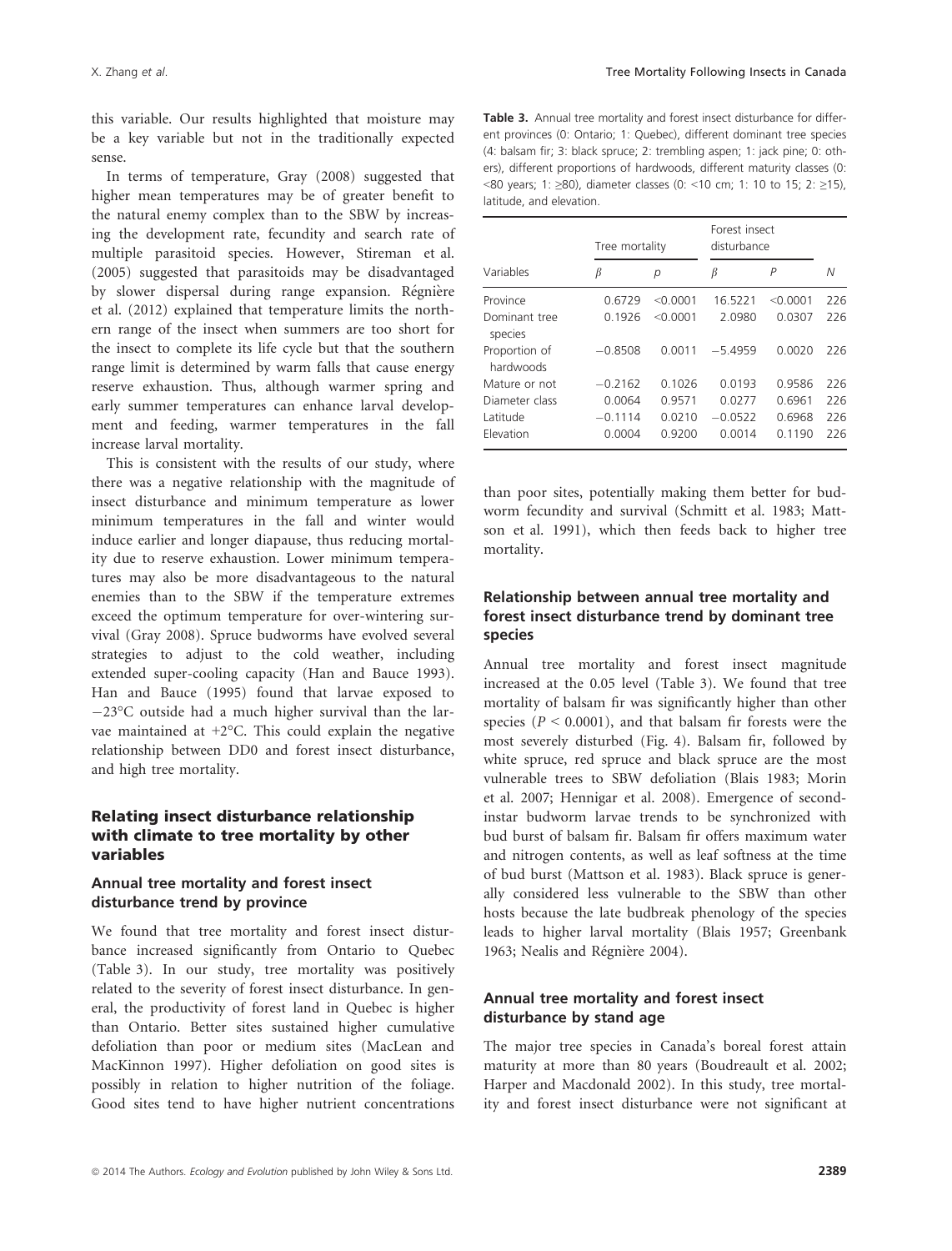

Figure 4. Mean annual tree mortality (mean  $\pm$  95% Conf) and forest insect disturbance (mean  $\pm$  1 SE) for different tree species (BF, Balsam fir; BS, Black spruce; TA, Trembling aspen; JP, Jack pine; OT, Others).

the 0.05 level with the different age groups (Table 3), which indicated that forest age was not an important factor explaining the magnitude of forest insect disturbance, although some literature (e.g., Blais 1961; Mott 1963; Maclean 1980) suggests that mature stands are more susceptible to the SBW.

### Annual tree mortality and the magnitude of forest insect disturbance by diameter classes

Annual tree mortality and the magnitude of forest insect disturbance did not change with diameter class (Table 3). Medium diameter class trees had higher annual mortality rates than smaller class  $(P = 0.0022)$ , and larger class  $(P = 0.0392)$ . The magnitude of forest insect disturbance was less in small DBH class compared with medium DBH class stands  $(P = 0.0073)$  (Fig. 5). Some earlier studies have shown that tree mortality caused by SBW increases in larger diameter classes (Bergeron et al. 1995; Jardon and Doyon 2003), because small vigorous balsam fir are capable of producing greater chemical resistance against SBW attack (Bauce et al. 1994). However, higher mortality in small classes has also been observed in other studies (MacLean and Ostaff 1989; MacLean and Piene 1995). The probability of mortality of smaller DBH trees may be linked to their vigor. Our study across a wide geographic range suggests that smaller DBH trees are generally vigorous, and have higher survival than larger diameter trees.

### Annual tree mortality and forest insect magnitude trend by latitude and elevation

Tree mortality decreased as latitude increased, but no relationship was found for the magnitude of forest insect disturbance (Table 3). The lack of a relationship with latitude was not expected, as although SBW can be found as far north as 68 degrees latitude, it rarely attains outbreak status in the northern part of its range beyond 52 degrees latitude (Rauchfuss and Svatek 2011). However, the lack of a relationship may in part be due to the SBW having stronger outbreaks in the meridional part of its range with weaker impacts to both the south and the north (Pureswaran et al., In Review). Neither mortality nor insect disturbance was affected by elevation (Table 3). Climate change may, however, modify these relationships, as Candau and Fleming (2011) and Régnière et al. (2012) have shown that with warming SBW outbreaks should shift northwards.

### Annual tree mortality and forest insect disturbance as a function of hardwood proportion

In Canadian boreal forest, hardwoods include mainly balsam poplar, trembling aspen, and white birch, whereas softwoods include jack pine, black spruce, white spruce, larch, and balsam fir. Tree mortality and forest insect disturbance both decreased with the ratio of hardwoods (Table 3). A greater hardwood content in mixed hardwood–softwood



Figure 5. Mean annual tree mortality (mean±95% Conf) and forest insect disturbance (mean  $\pm$  1 SE) for three diameter classes.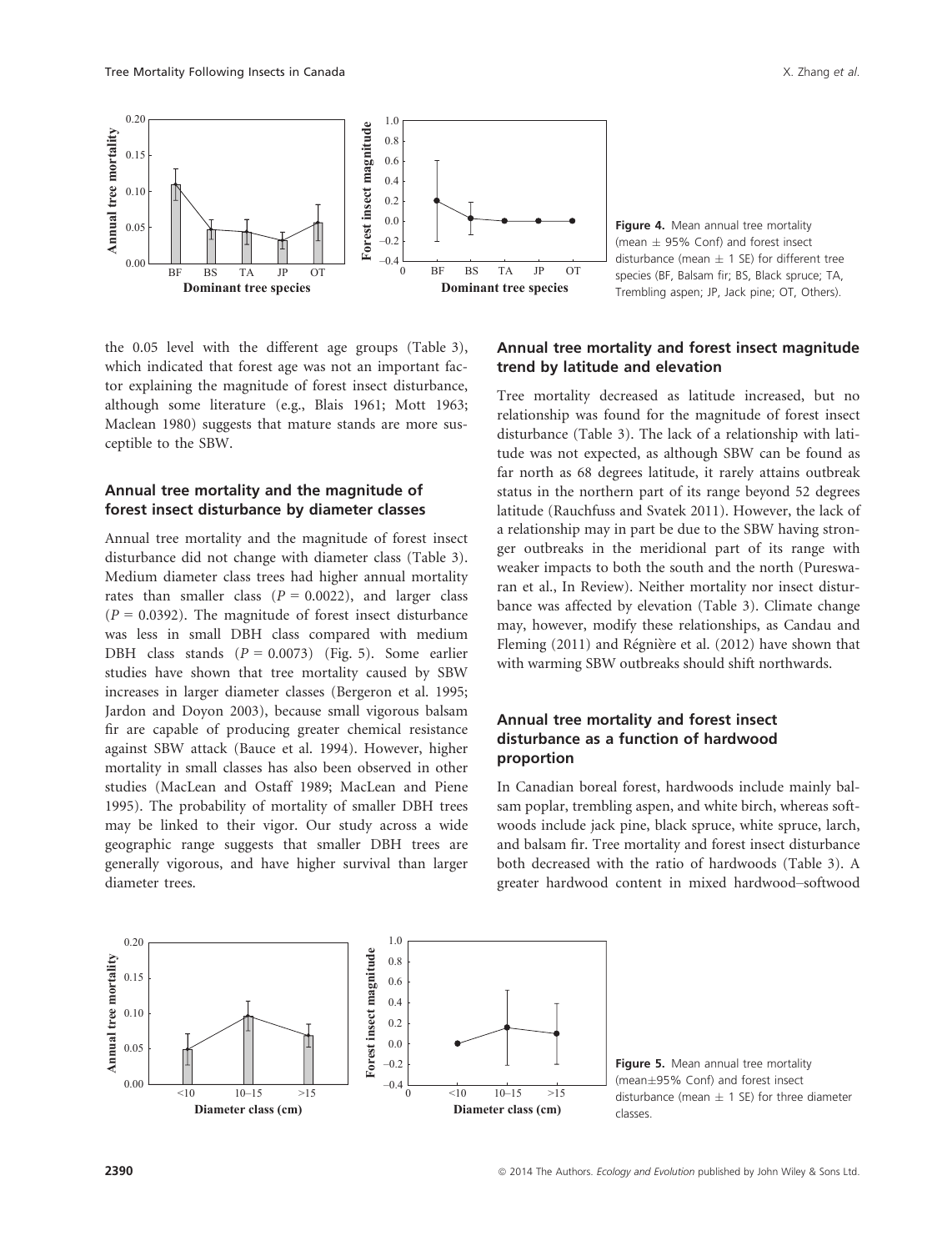forests reduces budworm food supply by reducing host-tree density and is one reason for reduced overall mortality. However, a protective effect of hardwoods has also been found such that the proportion of balsam fir mortality in the stand decreases as the proportion of hardwoods increases (Bergeron et al. 1995; Su et al. 1996; MacKinnon and MacLean 2003). This protective effect of hardwoods may be due to reduced oviposition by female moths and greater losses of dispersing first- and second-instar spruce budworm larvae (Kemp and Simmons 1979; Su et al. 1996) or due to a greater presence of natural enemies of the SBW (Cappuccino et al. 1998) in stands with higher hardwood content. However, whatever the mechanism, our results from across a large geographic region are consistent with local studies showing reduced host-tree mortality as the proportion of hardwoods increases.

## Conclusion

Forest insects, especially the spruce budworm, are a major disturbance in boreal forests, particularly in eastern Canada's boreal forest. Sustained defoliation results in an increase in tree mortality. Annual tree mortality was positively related forest insect disturbances. The difference in tree mortality rates between stands disturbed by insects and stands not disturbed by insects was 6.8% per year and led to a carbon sink loss of about 2.87t C ha<sup>-1</sup> year<sup>-1</sup> more than in natural forests. If insect-induced tree mortality continues to increase in the future, this will transform eastern Canadian boreal forests from a net carbon sink into a net carbon source. In addition, tree mortality following a SBW outbreak occurs mostly in balsam fir stands and is less for white spruce and black spruce. A high proportion of hardwoods is also related to lower SBW-caused mortality (Bergeron et al. 1995; Campbell et al. 2008). We also found that insect-induced tree mortality decreased with drought and increased with an increase in moisture in eastern Canada, which was inconsistent with previous studies (Adams et al. 2009; van Mantgem et al. 2009; Allen et al. 2010). This is because greater moisture is beneficial to balsam fir, the primary host of the SBW. We also show that tree mortality decreased with climate warming which is consistent with predictions that the southern limit of its outbreak range will move north (Regniere et al. 2012). Although the insect outbreak induces tree mortality, insect outbreak severity should be expected to decrease in eastern Canada with warmer temperatures in the future.

### Acknowledgments

This study was supported by the National Science and Engineering Research Council of Canada (NSERC) Strategic Network (ForValueNet), a NSERC discovery grant, and Chinese Ministry of Science and Technology (2005DIB5JI 42). We would like to thank the Forestry Branch of Manitoba, the Ontario Terrestrial Assessment Program, the Ministère des Ressources Naturelles et de la Faune du Québec, and our colleagues (J. Parton, and K. Zhou) for their help in providing detailed data. We would also like to thank T. Hogg for his help with CMI calculations and Brian Doonan for their comments and discussions on an earlier draft of this paper.

# Conflict of Interest

None declared.

#### References

- Adams, H. D., M. G. Claramonte, G. A. B. Gafford, J. C. Villegas, D. D. Breshears, C. B. Zou, et al. 2009. Temperature sensitivity of drought-induced tree mortality portends increased regional die-off under global-change-type drought. Proceed. Natl. Acad. Sci. USA. 106:7063–7066.
- Allen, C. D., A. K. Macalady, H. Chenchouni, D. Bachelet, N. McDowell, M. Vennetier, et al. 2010. A global overview of drought and heat-induced tree mortality reveals emerging climate change risks for forests. For. Ecol. Manage. 259:660– 684.
- Batzer, H. O. 1973. Net effect of spruce budworm defoliation on mortality and growth of balsam fir. J. Forest. 71:34–37.
- Bauce, E., M. Crépin, and N. Carisey. 1994. Spruce budworm growth, development and food utilization on young and old balsam fir trees. Oecologia 97:499–507.
- Bergeron, Y., and A. Leduc. 1998. Relationship between change in fire frequency and mortality due to spruce budworm outbreak in the southeastern Canadian boreal forest. J. Veg. Sci. 9:492–500.
- Bergeron, Y., A. Leduc, H. Morin, and C. Joyal. 1995. Balsam fir mortality following the last spruce budworm outbreak in northwestern Quebec. Can. J. For. Res. 25:1375–1384.
- Blais, J. R. 1957. Some relationships of the spruce budworm to black spruce. For. Chron. 33:364–372.
- Blais, J. R. 1961. Spruce budworm outbreaks in the lower St. Lawrence and Gaspé regions. For. Chron. 37:192-202.
- Blais, J. R. 1981. Mortality of balsam fir and white spruce following a spruce budworm outbreak in the Ottawa River watershed in Quebec. Can. J. For. Res. 11:620–629.
- Blais, J. R. 1983. Trends in the frequency, extent, and severity of spruce budworm outbreaks in eastern Canada. Can. J. For. Res. 13:539–547.
- Bouchard, M., and D. Pothier. 2010. Spatiotemporal variability in tree and stand mortality caused by spruce budworm outbreaks in eastern Quebec. Can. J. For. Res. 40:86–94.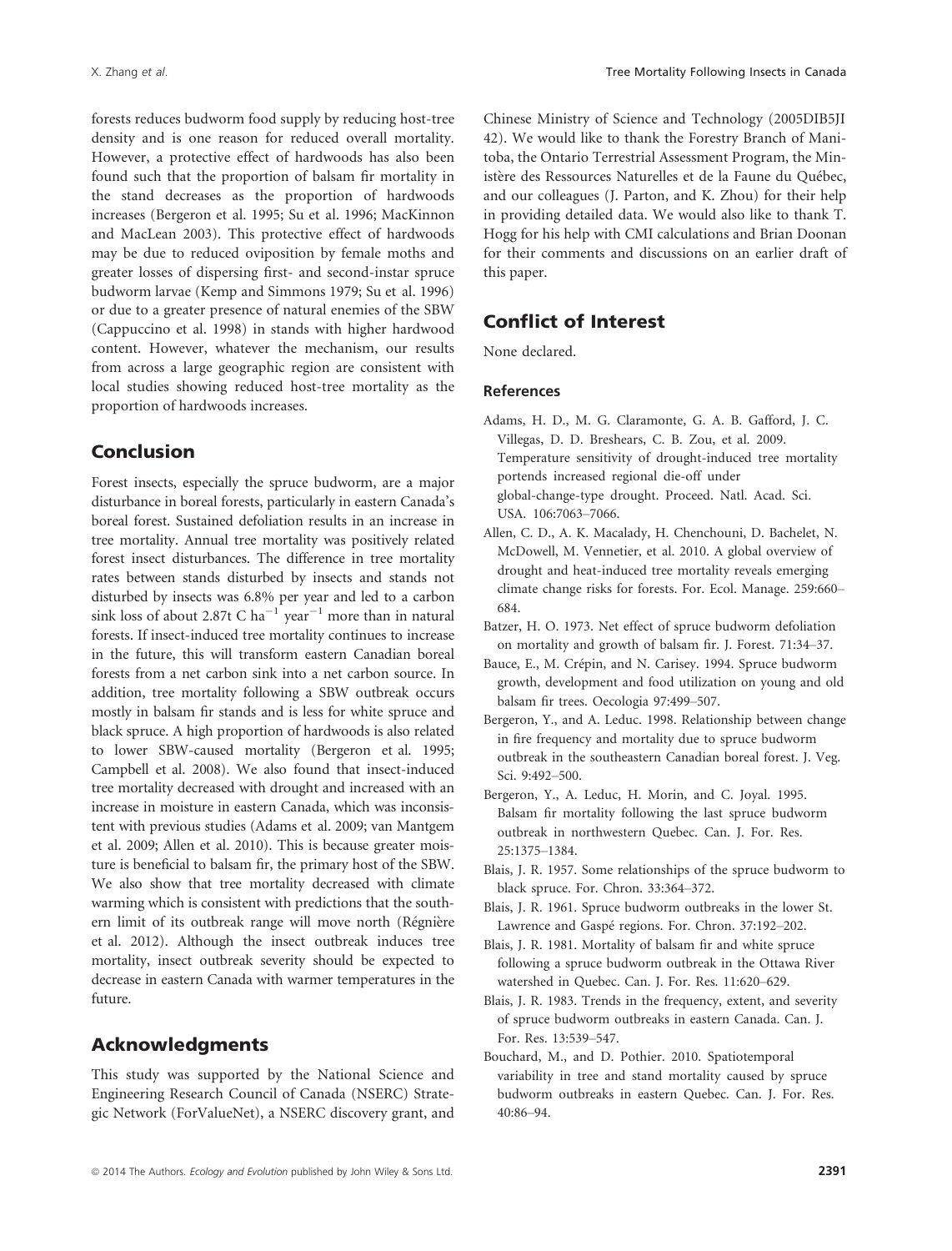Boudreault, C., Y. Bergeron, S. Gauthier, and P. Drapeau. 2002. Bryophyte and lichen communities in mature to old-growth stands in eastern boreal forests of Canada. Can. J. For. Res. 32:1080–1093.

Caldeira, M. D., V. Fernandez, J. Tome, and J. S. Pereira. 2002. Positive effect of drought on longicorn borer larval survival and growth on eucalyptus trunks. Ann. For. Sci. 59:99–106.

Campbell, E. M., D. A. MacLean, and Y. Bergeron. 2008. The severity of budworm-caused growth reductions in balsam fir/spruce stands varies with the hardwood content of surrounding forest landscapes. For. Sci. 54:195–205.

Candau, J., and R. A. Fleming. 2011. Forecasting the response of spruce budworm defoliation to climate change in Ontario. Can. J. For. Res. 41:1948–1960.

Cappuccino, N., D. Lavertu, Y. Bergeron, and J. Régnière. 1998. Spruce budworm impact, abundance and parasitism rate in a patchy landscape. Oecologia 114:236–242.

Croise, L., and F. Lieutier. 1993. Effects of drought on the induced defence reaction of Scots pine to bark beetle-associated fungi. Ann. For. Sci. 50:91–97.

Daily 10 km Gridded Climate Dataset: 1961–2003. (2007) [computer file]. Version 1.0, [Ottawa]: Agriculture and Agri-Food Canada. National Land and Water Information Service.

Duchesne, L., and R. Ouimet. 2008. Population dynamics of tree species in southern Quebec, Canada: 1970–2005. For. Ecol. Manage. 255:3001–3012.

Dymond, C. C., E. T. Neilson, G. Stinson, K. Porter, D. A. Maclean, D. R. Gray, et al. 2010. Future spruce budworm outbreak may create a carbon source in eastern Canadian forests. Ecosystems 13:917–931.

Fahey, T., P. B. Woodbury, J. Battles, C. L. Goodale, S. P. Hamburg, S. V. Ollinger, et al. 2010. Forest carbon storage: ecology, management, and policy. Front. Ecol. Environ. 8:245–252.

Fleming, R. A. 2000. Climate change and insect disturbance regimes in Canada's boreal forests. World Res. Rev. 12:521–548.

Fleming, R. A., J. N. Candau, and R. S. McAlpine. 2002. Landscape-scale analysis of interactions between insect defoliation and forest fire in central Canada. Clim. Change 55:251–272.

Gray, D. R. 2008. The relationship between climate and outbreak characteristics of the spruce budworm in eastern Canada. Clim. Change 87:361–383.

Greenbank, D. O. 1963. The role of climate and dispersal in the initiation of outbreak of the spruce budworm in New Brunswick: I. The role of climate. Can. J. Zool. 34:453–476.

Hall, J. P., and B. H. Moody. 1994. Forest depletions caused by insects and diseases in Canada, 1982–1987. Can. For. Serv. Inf. Rep. STX-8.

Han, E. N., and E. Bauce. 1993. Physiological changes and cold hardiness of spruce budworm larvae, Choristoneura fumiferana (Clem.), during pre-diapause and diapause

development under laboratory conditions. Can. Entomol. 125:1043–1053.

- Han, E. N., and E. Bauce. 1995. Non-freeze survival of spruce budworm larvae, Choristoneura fumiferana, at sub-zero temperatures during diapause, Entomolo. Entomologia Experimentalis et Applicata 75:67–74.
- Harper, K. A., and S. E. Macdonald. 2002. Structure and composition of edges next to regenerating clearcuts in the mixed wood boreal forest. J. Veg. Sci. 13:535–546.

Hayden, J. 1995. Ontario forest growth and yield program field manual. Ontario Ministry of Natural Resources and Ontario Forest Research Institute, P.O. Box 969, 1235 Queen Street East, Sault Ste. Marie, Ontario, P6A 5N5. Ontario Terrestrial Assessment Program (OnTAP).

Hennigar, C. R., D. A. MacLean, D. T. Quiring, and J. A. Kershawl. 2008. Differences in spruce budworm defoliation among balsam fir and white, red and black spruces. For. Sci. 54:158–166.

Hogg, E. H. 1997. Temporal scaling of moisture and the forest-grassland boundary in western Canada. Agric. For. Meteorol. 84:115–122.

Holling, C. S. 1988. Temperate forest insect outbreaks, tropical deforestation and migratory birds. Mem. Entomol. Soc. Can. 146:21–32.

Hutchinson, M. F. 2004. ANUSPLIN version 4.36. Centre for resource and environmental studies. Australian National University, Canberra.

Ives, W. G. H. 1974. Weather and outbreaks of the spruce budworm: Choristoneura fumiferana (Lepidoptera: Tortricidae). Canadian Forestry Service, Department of the Environment, Northern Forest Research Centre. Information report NOR-X-118.

Jardon, Y., and F. Doyon. 2003. Balsam fir stand dynamics after insect outbreak disturbances in Western Newfoundland Ecoregion (corner brook subregion). Western Newfoundland Model Forest Inc., Corner Brook, Newfoundland.

Kemp, W. P., and G. A. Simmons. 1979. Influence of stand factors on survival of early instar spruce budworm. Environ. Entomol. 8:993–996.

Kneeshaw, D., Y. Bergeron, and T. Kuuluvainen. 2011. Forest ecosystem dynamics across the circumboreal forest. Pp. 261– 268. Chapter 14 in A. C. Millington, M.A. Blumler, G. MacDonald, U. Shickhoff, eds. Handbook of Biogeography. Sage, Washington.

Kurz, W. A., G. Stinson, G. J. Rampley, C. C. Dymond, and E. T. Neilson. 2008. Risk of natural disturbances makes future contribution of Canada's forests to the global carbon cycle highly uncertain. Proceed. Nat. Acad. Sci. USA. 105:1551– 1555.

Lambert, M. C., C. H. Ung, and F. Raulier. 2005. Canadian national tree aboveground biomass equations. Can. J. For. Res. 35:1996–2018.

Lenton, T. M., H. Held, E. Kriegler, J. W. Hall, W. Lucht, S. Rahmstorf, et al. 2008. Tipping elements in the Earth's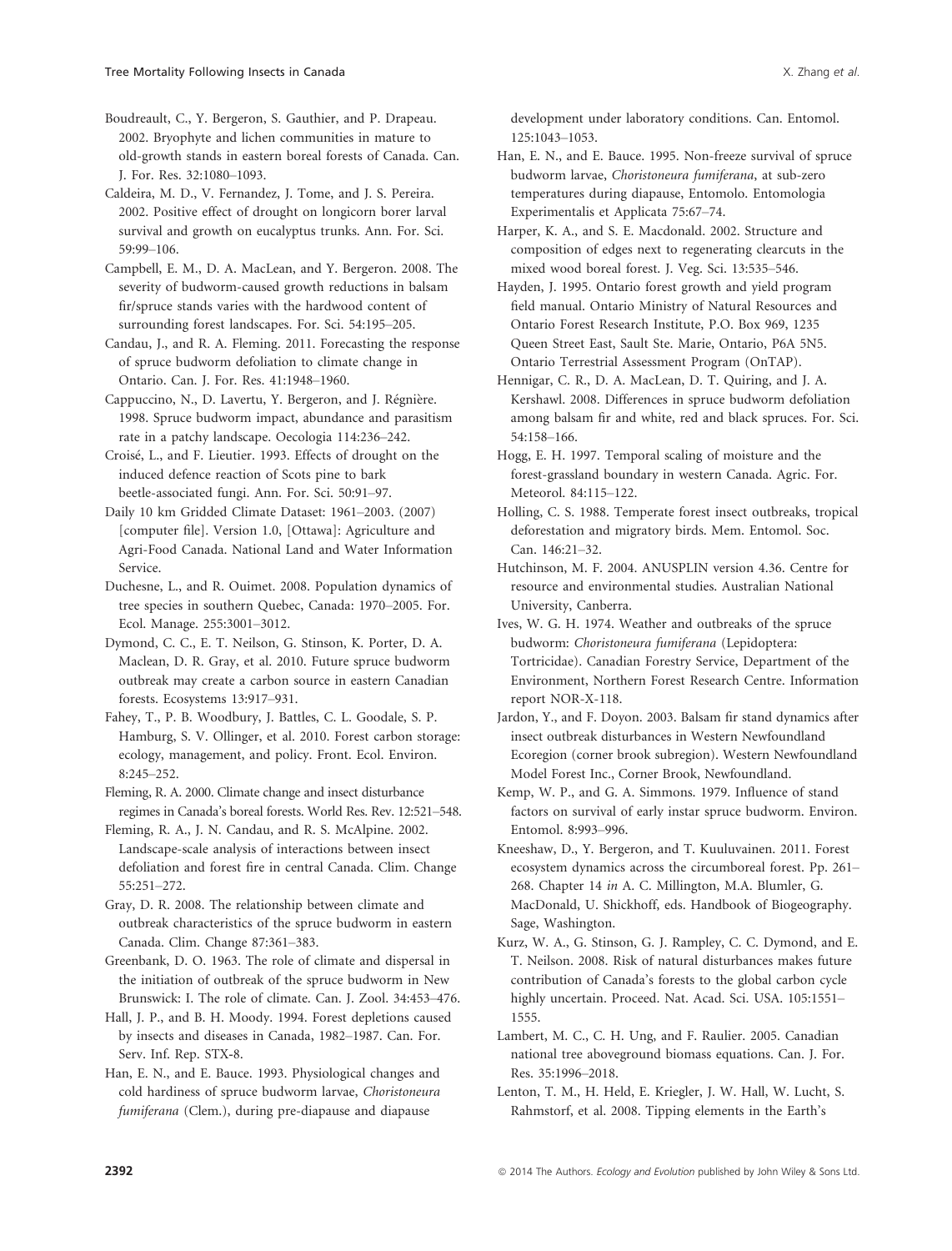climate system. Proceed. Nat. Acad. Sci. USA. 105:1786– 1793.

Liu, W., and J. Cela. 2008. Count data models in SAS. SAS Global Forum. 317:1–12.

Logan, J. A., J. Regniere, and J. A. Powell. 2003. Assessing the impacts of global warming on forest pest dynamics. Front. Ecol. Environ. 1:130–137.

Lucuik, G. S. 1984. Effect of climatic factors on post-diapause emergence and survival of spruce budworm larvae (Lepidoptera: Tortricidae). Can. Entomol. 116:1077– 1083.

MacKinnon, W. E., and D. A. MacLean. 2003. The influence of forest and stand conditions on spruce budworm defoliation in New Brunswick, Canada. For. Sci. 49:657–667.

Maclean, D. A. 1980. Vulnerability of fir-spruce stands during uncontrolled spruce budworm outbreaks: A review and discussion. For. Chron. 56:213–221.

MacLean, D. A., and W. E. MacKinnon. 1997. Effects of stand and site characteristics on susceptibility and vulnerability of balsam fir and spruce to spruce budworm in New Brunswick. Can. J. For. Res. 27:1859–1871.

MacLean, D. A., and D. P. Ostaff. 1989. Pattern of balsam fir mortality caused by an uncontrolled budworm outbreak. Can. J. For. Res. 19:1087–1095.

MacLean, D. A., and H. Piene. 1995. Spatial and temporal patterns of balsam fir mortality in spaced and unspaced stands caused by spruce budworm defoliation. Can. J. For. Res. 25:902–911.

van Mantgem, P. J., N. L. Stephenson, J. C. Byrne, L. D. Daniels, J. F. Franklin, P. Z. Fule, et al. 2009. Widespread increase of tree mortality in the Western United States. Science 323:521–523.

Martinat, P. J. 1987. The role of climatic variation and weather in forest insect outbreaks. Pp. 241–268 in P. Barbosa and J. C. Schultz, eds. Insect outbreaks. Academic Press, London, UK.

Mattson, W. J., and R. A. Haack. 1987. Role of drought in outbreaks of plant-eating insects. Bioscience 37:110–118.

Mattson, W. J., S. S. Slocum, and C.N. Koller. 1983. Spruce budworm (Choristoneura fumiferana) performance in relation to foliar chemistry of its host plants. in R. T. Talerico and M. Montgomery, eds. Proceedings forest defoliator host interactions: a comparison between Gypsy Moth and Spruce Budworms. USDA For. Serv. Gen. Tech. Rep. NE-85.

Mattson, W. J., R. A. Haack, R. K. Lawrence, and S. S. Slocum. 1991. Considering the nutritional ecology of the spruce budworm in its management. For. Ecol. Manage. 39:183–210.

Morin, H., Y. Jardon, and R. Gagnon. 2007. Relationship between spruce budworm outbreaks and forest dynamics in eastern North America. in E. A. Jonhson and K. Miyanishi, eds. Plant disturbance ecology. The process and the response. Academic Press, Elsevier, London.

Morris, R. F., and W. C. Fulton. 1970. Models for the development and survival of Hyphantria cunea in relation to temperature and humidity. Mem. Entomol. Soc. Can. 70:1–60.

Mott, D. G. 1963. The forest and the spruce budworm. Pp. 189-202 in R. F. Morris, eds. The dynamics of epidemic spruce budworm populations. Memoirs of the Entomological Society of Canada, Ottawa.

Nealis, V. G., and J. Régnière. 2004. Insect-host relationships influencing disturbance by the spruce budworm in a boreal mixedwood forest. Can. J. For. Res. 34:1870–1882.

Peng, C., Z. Ma, X. Lei, Q. Zhu, H. Chen, W. Wang, et al. 2011. A drought-induced pervasive increase in tree mortality across Canada's boreal forests. Nat. Clim. Change, 1, 467– 471.

Pureswaran, D. S., H. Morin, L. De Grandpré, J. Régnière, D. Paré, and D. D. Kneeshaw. (In-Review). Moving North: Climate-induced change in insect-host phenology may drive ecological state-shift in boreal forest. Ecology.

Rauchfuss, J., and S. Z. Svatek. 2011. The geography of spruce budworm in Eastern North America. Geog. Comp. 5:564–580.

Regniere, J., R. St-Amant, and P. Duval. 2012. Predicting insect distributions under climate change from physiological responses: spruce budworm as an example. Biol. Invasions 14:1571–1586.

Rouault, G., J. N. Candau, F. Lieutier, L. M. Nageleisen, J. C. Martin, and N. Warzée. 2006. Effects of drought and heat on forest insect populations in relation to the 2003 drought in Western Europe. Ann. For. Sci. 63:613–624.

Schmitt, M. D. C., M. M. Czapowskyj, D. C. Allen, E. H. White, and M. E. Montgomery. 1983. Spruce budworm fecundity and foliar chemistry: influence of site. Pp. 97–102 in R. T. Talerico and M. Montgomery, eds. Proceedings forest defoliator host interactions: a comparison between Gypsy Moth and Spruce Budworms. USDA For. Serv. Gen. Tech. Rep.

NE-85.

Simard, M., and S. Payette. 2001. Black spruce decline triggered by spruce budworm at the southern limit of lichen woodland in eastern Canada. Can. J. For. Res. 31:2160–2172.

Stireman, J. O., L. A. Dyer, D. H. Janzen, M. S. Singer, J. T. Lill, R. J. Marquis, et al. 2005. Climatic unpredictability and parasitism of caterpillars: implications of global warming. Proceed. Nat. Acad. Sci. USA. 102:17384–17387.

Su, Q., D. A. MacLean, and T. D. Needham. 1996. The influence of hardwood content on balsam fir defoliation by spruce budworm. Can. J. For. Res. 26:1620–1628.

Royama, T. 1984. Population dynamics of the spruce budworm, Choristoneura fumiferana. Ecol. Monog. 54:429–462.